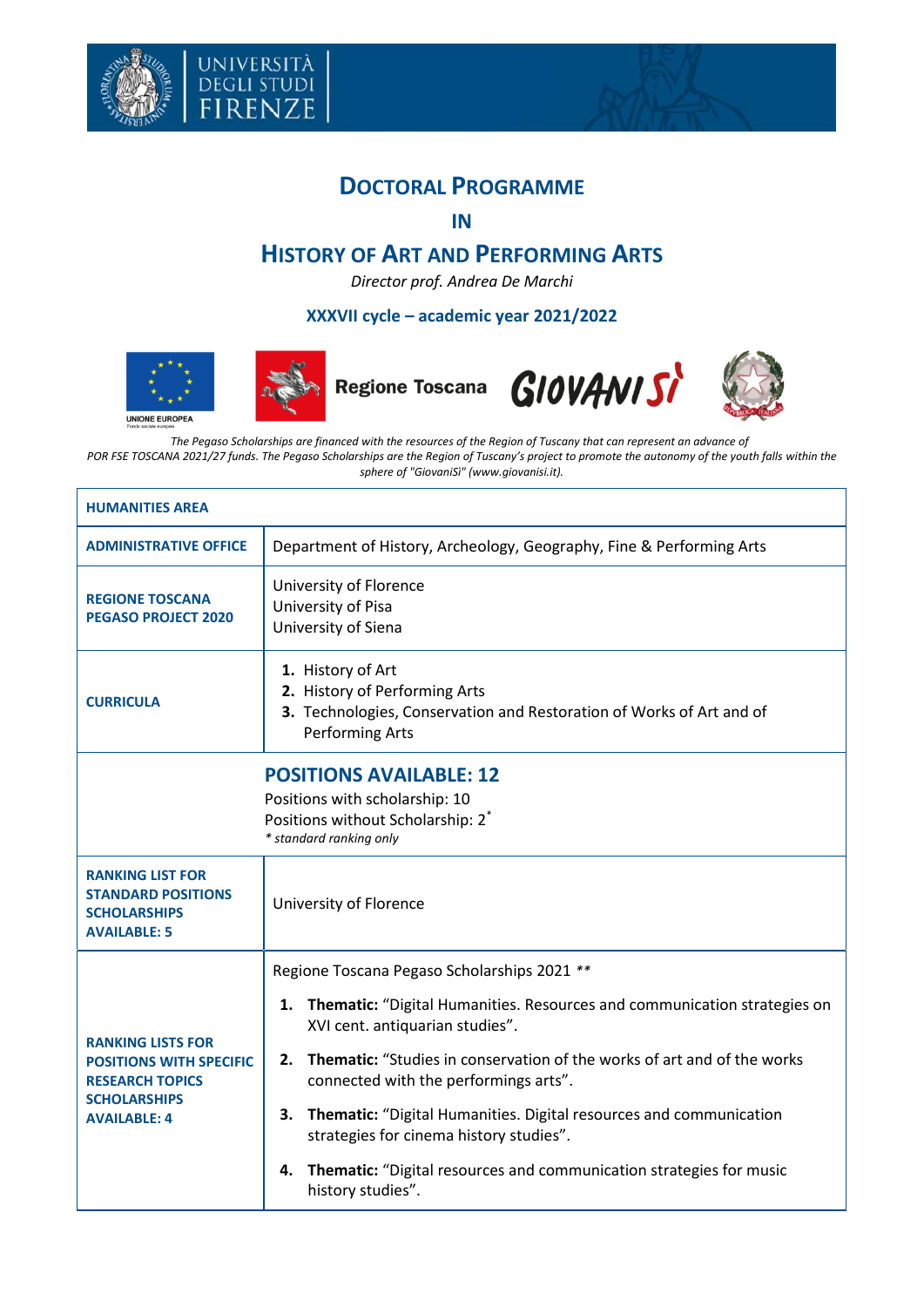|                                                                                                                      | ** A period of training/research in an enterprise, a public research institution or other public<br>institution (not a university) of at least 3 months is mandatorily required.                                                                                                                                                                                                                                                                                                                                                                                     |  |  |
|----------------------------------------------------------------------------------------------------------------------|----------------------------------------------------------------------------------------------------------------------------------------------------------------------------------------------------------------------------------------------------------------------------------------------------------------------------------------------------------------------------------------------------------------------------------------------------------------------------------------------------------------------------------------------------------------------|--|--|
|                                                                                                                      | Department of History, Archaeology, Geography, Fine & Performing Arts -<br>Progetto Ministeriale "Dipartimenti di Eccellenza 2018-2022"                                                                                                                                                                                                                                                                                                                                                                                                                              |  |  |
| <b>RANKING LIST FOR</b><br><b>RESERVED POSITIONS</b><br><b>WITH SCHOLARSHIP</b><br><b>AVAILABLE: 1</b>               | Thematic: "The study, conservation, rescue and restoration of historical-<br>artistic objects and of those connected to performing,<br>musical,<br>cinematographic, television and multimedia activities".                                                                                                                                                                                                                                                                                                                                                           |  |  |
|                                                                                                                      | These positions are reserved to applicants who have obtained, in a foreign University, the degree<br>required to be admitted to the Ph.D courses, according to the current PhD Regulations.                                                                                                                                                                                                                                                                                                                                                                          |  |  |
| <b>INITIATIVE "DOCTORAL</b><br><b>PROGRAMMES IN</b><br><b>HUMANITIES" Foundation</b><br><b>Intesa Sanpaolo Onlus</b> | The doctoral course participates in the "Doctorates in Humanities - 37th cycle"<br>initiative of the Intesa San Paolo Foundation with the project: "Another Tuscany.<br>Museums open for the elaboration of new paths". In the event that the project is<br>evaluated positively, a further selection is foreseen for the winners without a<br>scholarship and for the suitable candidates in the ranking, for the verification of<br>the requirements set by the Foundation.<br>For more information see the Call for applications.                                 |  |  |
| <b>STUDY/RESEARCH</b><br><b>PERIODS ABROAD</b>                                                                       | Mandatory only for Regione Toscana Pegaso Scholarships 2021                                                                                                                                                                                                                                                                                                                                                                                                                                                                                                          |  |  |
| <b>MANDATORY PERIOD</b><br><b>REQUIRED</b>                                                                           | 6 months                                                                                                                                                                                                                                                                                                                                                                                                                                                                                                                                                             |  |  |
|                                                                                                                      |                                                                                                                                                                                                                                                                                                                                                                                                                                                                                                                                                                      |  |  |
| <b>DOCUMENTS REQUIRED</b><br><b>FOR THE ADMISSION</b><br>(under penalty of<br>exclusion)                             | Copy of the Identification Document<br>• Self-declaration for qualifications (bachelor's/Master's/combined cycle<br>degree) obtained in Italy with a list of all exams taken and their mark, title<br>of the thesis and graduation mark<br>(download the form here make sure you fill in in all the fields)<br>Foreign qualification required to access with a list of all exams taken and<br>their mark, title of the thesis and graduation mark.<br>The same documentation except for the final mark must be submitted by those who will graduate<br>by 31/10/2021 |  |  |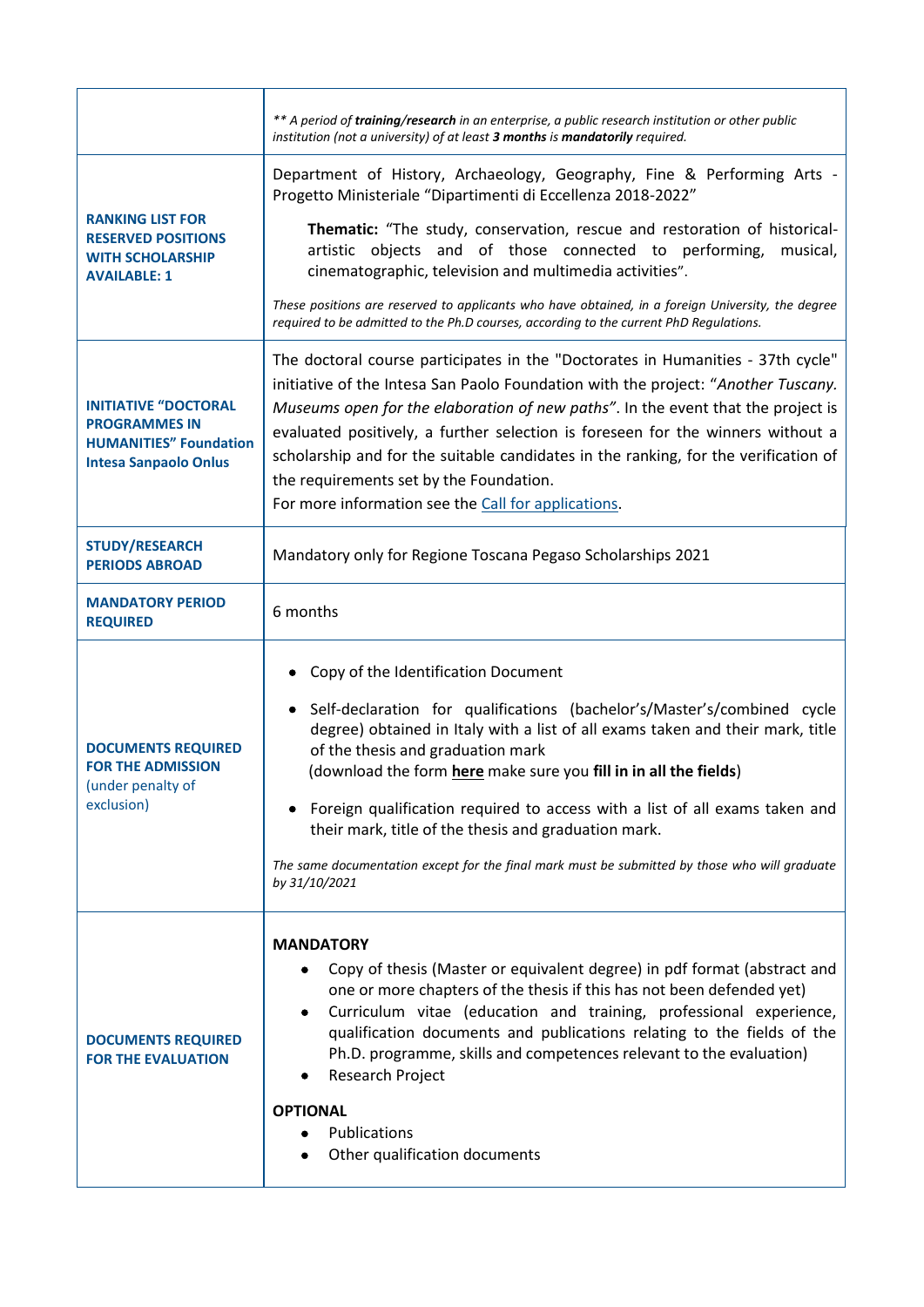| <b>RESEARCH PROJECT</b>                                                                                  | The research proposal (maximum 10,000 characters including spacing, excluding<br>bibliography) must specify the topic of research, outline its place with respect to<br>the state of art, clarify its originality and indicate how the research will unfold<br>throughout the three years of the Ph.D.<br>The candidate for standard positions may propose the research project for only<br>one of the three curricula specifying to which one it is referred.<br>The candidate may submit the same research project both for standard positions<br>and for positions with specific research topics, or he/she may submit different<br>research projects for different rankings. |                  |                  |  |
|----------------------------------------------------------------------------------------------------------|----------------------------------------------------------------------------------------------------------------------------------------------------------------------------------------------------------------------------------------------------------------------------------------------------------------------------------------------------------------------------------------------------------------------------------------------------------------------------------------------------------------------------------------------------------------------------------------------------------------------------------------------------------------------------------|------------------|------------------|--|
| <b>EVALUATION PROCEDURE</b>                                                                              | Evaluation of the curriculum vitae, of the research project, of<br>$\bullet$<br>publications and any other scientific qualification document<br>Interview<br>As detailed in the section below "Evaluation marks".                                                                                                                                                                                                                                                                                                                                                                                                                                                                |                  |                  |  |
| <b>OTHER LANGUAGE FOR</b><br><b>THE INTERVIEW</b>                                                        | English                                                                                                                                                                                                                                                                                                                                                                                                                                                                                                                                                                                                                                                                          |                  |                  |  |
| <b>INTERVIEW MODE</b>                                                                                    | <b>Remotely (videocall)</b>                                                                                                                                                                                                                                                                                                                                                                                                                                                                                                                                                                                                                                                      |                  |                  |  |
| <b>FURTHER INFORMATION</b>                                                                               | In addition to the research project, the interview will focus on the topic of the<br>second level degree thesis and will test the candidate's preparation, his/her<br>disciplinary knowledge and his/her aptitude for research. The interview is also<br>intended to verify the candidate knowledge of the English language (level B2 at<br>least) as well the knowledge of a second foreign language to be chosen between<br>French, Spanish and German.                                                                                                                                                                                                                        |                  |                  |  |
|                                                                                                          | parameter                                                                                                                                                                                                                                                                                                                                                                                                                                                                                                                                                                                                                                                                        | minimum<br>score | maximum<br>score |  |
|                                                                                                          | Research project                                                                                                                                                                                                                                                                                                                                                                                                                                                                                                                                                                                                                                                                 |                  | 35/120           |  |
| <b>EVALUATION MARKS</b>                                                                                  | Publications and any other qualification                                                                                                                                                                                                                                                                                                                                                                                                                                                                                                                                                                                                                                         |                  | 5/120            |  |
|                                                                                                          | Curriculum vitae et studiorum                                                                                                                                                                                                                                                                                                                                                                                                                                                                                                                                                                                                                                                    |                  | 5/120            |  |
|                                                                                                          | Second level degree mark and marks for the<br>exams of the second level degree                                                                                                                                                                                                                                                                                                                                                                                                                                                                                                                                                                                                   |                  | 5/120            |  |
|                                                                                                          | Applicants who obtain a mark of at least 36/120 in the evaluation of the<br>above parameters will be admitted to the interview                                                                                                                                                                                                                                                                                                                                                                                                                                                                                                                                                   |                  |                  |  |
|                                                                                                          | Interview: discussion of the topic of the second<br>level degree thesis and the research project.<br>Reading test and translation of texts in a<br>foreign language (a B2 level English is<br>requested and a second foreign language to be<br>chosen between French, Spanish and German)                                                                                                                                                                                                                                                                                                                                                                                        | 44/120           | 70/120           |  |
|                                                                                                          | Eligibility is achieved with a minimum score of 80/120                                                                                                                                                                                                                                                                                                                                                                                                                                                                                                                                                                                                                           |                  |                  |  |
| Further information is available on the following web page:<br>https://www.storiartispettacolo.unifi.it/ |                                                                                                                                                                                                                                                                                                                                                                                                                                                                                                                                                                                                                                                                                  |                  |                  |  |